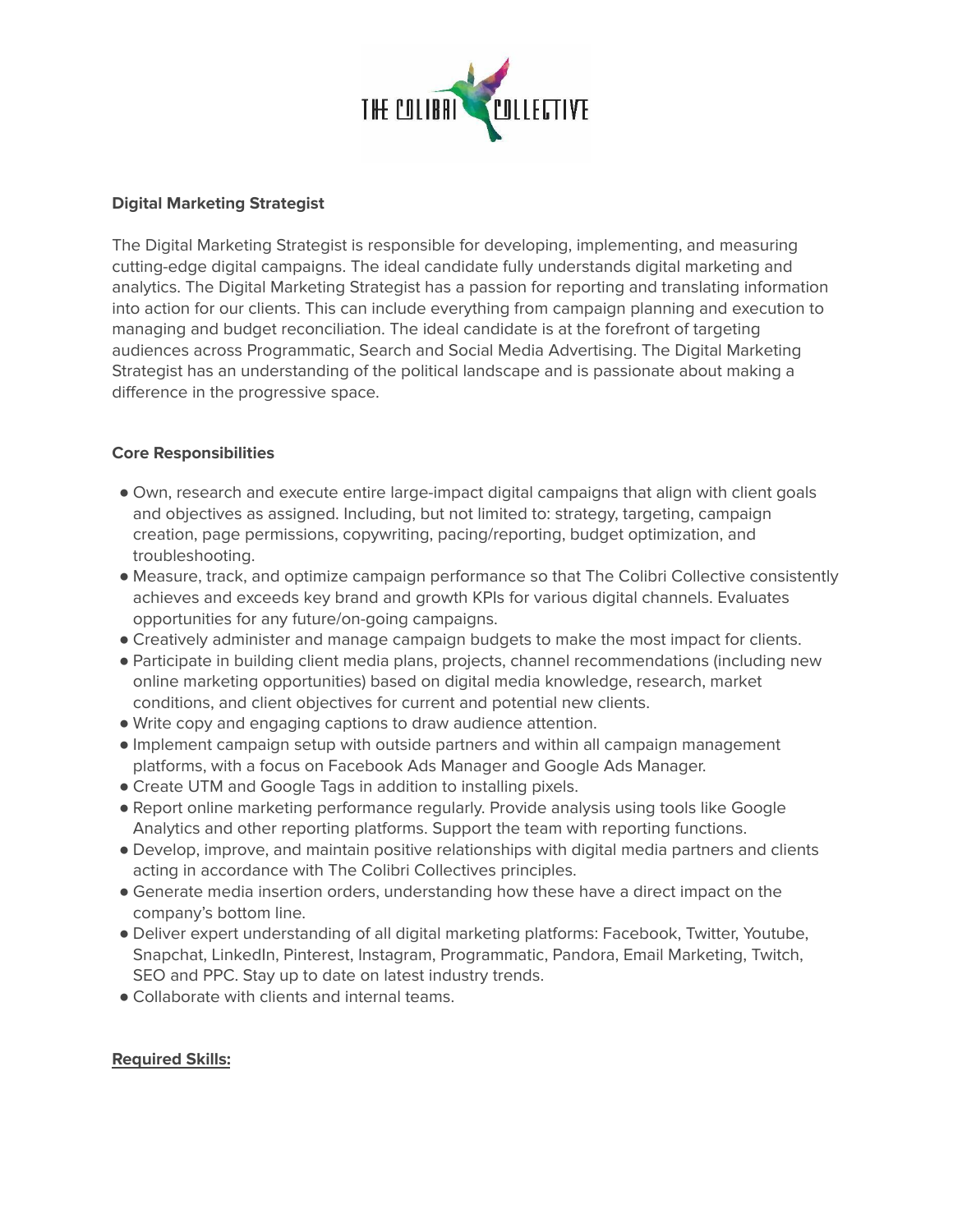- Excellent time-management, organization and project management skills, with attention to detail from inception through execution
- Strong budget management and reconciliation
- Highly creative with experience in identifying and customizing target audiences and devising digital campaigns that engage, inform and motivate
- Demonstrable experience leading and managing SEO/SEM, marketing database, email, social media and/or display advertising campaigns
- Able to identify areas for process improvement, and takes the initiative to explore potential resolutions
- Strong analytical and problem solving skills
- Communicates clearly and effectively with all internal and external stakeholders
- Ability to apply common sense understanding to carry out instructions furnished in written, oral or diagram form
- Self-motivated, and has the desire and aptitude to learn quickly while effectively multi-tasking
- Adapts to changes in workload and working conditions without loss of productivity
- Has a sense of urgency to obtain results, meets deadlines
- Understands and has work experience in working on political campaigns and lead generation campaigns
- Excellent teamwork and collaboration skills

# **QUALIFICATIONS**

Bachelor's degree in Marketing, Business Administration, Communications, or a related field. Individual growth will be based on a combination of experience, independence within the above categories as well as individual performance and a proven track record.

- 4+ years experience building, managing and optimizing Programmatic campaigns
- 4+ years experience planning, managing and optimizing paid social media campaigns
- Computer literacy to include advanced proficiency with Microsoft Office Suite of Products (Word, Excel, PowerPoint), Google Products, Google Analytics, Adwords and Google Tag Manager
- Has strong mathematical skills
- Social Media Certifications
- Certifications required in: Google Ads Search, Google Tag Manager, Google Analytics, Facebook Blueprint (Must not be expired)
- IAB Certified a plus
- Ability to read and write in Spanish a plus

# **Why The Colibri Collective?**

As a customer focused and driven organization, we offer attractive and competitive compensation.

**The Colibri Collective** has a fast-paced and entrepreneurial environment, which requires a professional, flexible self-starter attitude.

**The Colibri Collective** is headquartered in Downtown Phoenix, AZ.

**The Colibri Collective** does not unlawfully discriminate on the basis of race, color, creed, pregnancy, religion, sex, national origin, age, disability, veteran, marital, or any other protected status.

**Job-Type:** Full-Time